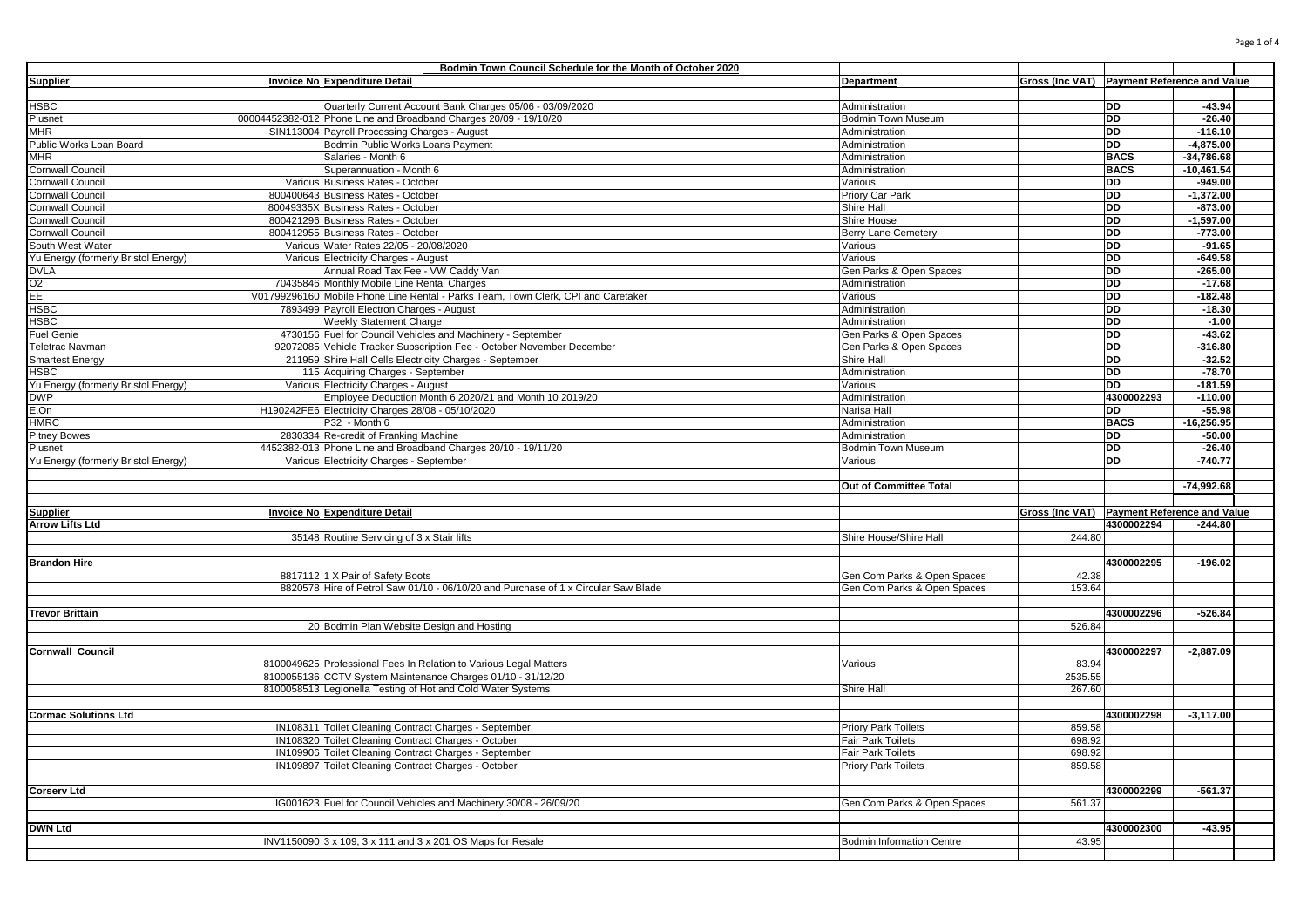| <b>Davey Electrical Services Ltd</b>        |                                                                                                              |                                  |         | 4300002301 | $-220.80$    |  |
|---------------------------------------------|--------------------------------------------------------------------------------------------------------------|----------------------------------|---------|------------|--------------|--|
|                                             | INV3061 Supply and Fitting of 2 x LED Batten Lights                                                          | Shire Hall                       | 220.80  |            |              |  |
|                                             |                                                                                                              |                                  |         |            |              |  |
| <b>Drew Memorials</b>                       |                                                                                                              |                                  |         | 4300002302 | $-1,310.00$  |  |
|                                             | 1616975 Supply and Fitting of Replacement Delabole Slate Inscription Plaque                                  | War Memorials                    | 1310.00 |            |              |  |
|                                             |                                                                                                              |                                  |         |            |              |  |
| Duchy Cash Systems Ltd                      |                                                                                                              |                                  |         | 4300002303 | $-86.40$     |  |
|                                             | 102094 Call Out to Repair Faulty Till Scanner                                                                | <b>Bodmin Information Centre</b> | 86.40   |            |              |  |
|                                             |                                                                                                              |                                  |         |            |              |  |
|                                             |                                                                                                              |                                  |         |            |              |  |
| <b>Eager Beaver Tree Services</b>           |                                                                                                              |                                  |         | 4300002304 | $-120.00$    |  |
|                                             | 1676 Tree Safety Work to Remove 2 x Limbs from Trees Overhanging Footpaths.                                  | Gen Com Parks & Open Spaces      | 120.00  |            |              |  |
|                                             |                                                                                                              |                                  |         |            |              |  |
| <b>Electrical Solutions</b>                 |                                                                                                              |                                  |         | 4300002305 | $-5,991.60$  |  |
|                                             | 4715 Survey and Repairs to Priory Pond Lights, Replacement of Switch Gear and Installation of Events Sockets | <b>Priory Park</b>               | 5991.60 |            |              |  |
|                                             |                                                                                                              |                                  |         |            |              |  |
| <b>Ellis Whittam Limited</b>                |                                                                                                              |                                  |         | 4300002306 | $-2,877.00$  |  |
|                                             | SINV020229 HR Services - September & October                                                                 | Administration                   | 2877.00 |            |              |  |
|                                             |                                                                                                              |                                  |         |            |              |  |
| <b>Engineering Inspection Solutions Ltd</b> |                                                                                                              |                                  |         | 4300002307 | -427.20      |  |
|                                             | 1617 Inspection of Attachment Points and Suspension Wires                                                    | Christmas Lighting               | 427.20  |            |              |  |
|                                             |                                                                                                              |                                  |         |            |              |  |
| E.On - Unmetered supplies                   |                                                                                                              |                                  |         | 4300002308 | $-368.20$    |  |
|                                             | H18C32166F Park Lighting Electricity Charges - July                                                          | Priory Park/Fair Park            | 94.70   |            |              |  |
|                                             | H18E134A0F Park Lighting Electricity Charges - August                                                        | Priory Park/Fair Park            | 94.70   |            |              |  |
|                                             |                                                                                                              |                                  |         |            |              |  |
|                                             | H18FF6469D Pay & Display Machine Electricity Charges 01/07 - 30/09/20                                        | Priory Car Park                  | 87.16   |            |              |  |
|                                             | H18FF27AA9 Park Lighting Electricity Charges - September                                                     | Priory Park/Fair Park            | 91.64   |            |              |  |
|                                             |                                                                                                              |                                  |         |            |              |  |
| <b>Fentongollan Farm</b>                    |                                                                                                              |                                  |         | 4300002309 | $-335.40$    |  |
|                                             | 47536 Assorted Flower Bulbs for Town Displays                                                                | Flowerbeds and Floral Displays   | 335.40  |            |              |  |
|                                             |                                                                                                              |                                  |         |            |              |  |
| <b>Golant Fire &amp; Security</b>           |                                                                                                              |                                  |         | 4300002310 | $-870.00$    |  |
|                                             | 17052 Fire Risk Assessment Report                                                                            | Shire House Complex              | 240.00  |            |              |  |
|                                             | 17051 Fire Risk Assessment Report                                                                            | Shire Hall                       | 300.00  |            |              |  |
|                                             | 17120 Fire Risk Assessment Reports                                                                           | Gen Com Parks & Open             | 330.00  |            |              |  |
|                                             |                                                                                                              | Spaces/Narisa Hall/Bodmin Town   |         |            |              |  |
|                                             |                                                                                                              | Museum/Cemetery                  |         |            |              |  |
|                                             |                                                                                                              |                                  |         |            |              |  |
| <b>Health and Safety Associates</b>         |                                                                                                              |                                  |         | 4300002311 | $-10,773.00$ |  |
|                                             | 2008/09 Health and Safety Review and Consultancy - July                                                      | Administration                   | 4482.00 |            |              |  |
|                                             |                                                                                                              |                                  |         |            |              |  |
|                                             | 2008/10 Health and Safety Review and Consultancy - July                                                      | Administration                   | 1296.00 |            |              |  |
|                                             | 2008/13 Health and Safety Review and Consultancy - August                                                    | Administration                   | 3186.00 |            |              |  |
|                                             | 2008/14 Health and Safety Review and Consultancy - August                                                    | Administration                   | 216.00  |            |              |  |
|                                             | 2024/01 Health and Safety Review and Consultancy - August                                                    | Administration                   | 918.00  |            |              |  |
|                                             | 2008/16 Health and Safety Review and Consultancy - September                                                 | Administration                   | 486.00  |            |              |  |
|                                             | 2024/02 Health and Safety Review and Consultancy - September                                                 | Administration                   | 189.00  |            |              |  |
|                                             |                                                                                                              |                                  |         |            |              |  |
| <b>BNP Paribas Leasing Solutions Ltd</b>    |                                                                                                              |                                  |         | 4300002312 | $-94.80$     |  |
|                                             | FLLA9617447 Hire of Franking Machine 25/10 - 24/01/20                                                        | Administration                   | 94.80   |            |              |  |
|                                             |                                                                                                              |                                  |         |            |              |  |
| Ricoh UK Ltd                                |                                                                                                              |                                  |         | 4300002313 | $-673.70$    |  |
|                                             | 101684490 Quarterly Photocopier easing and Usage Charges                                                     | Administration                   | 457.26  |            |              |  |
|                                             | 101681491 Quarterly Photocopier easing and Usage Charges                                                     | <b>Bodmin Information Centre</b> | 117.78  |            |              |  |
|                                             | 101696200 Quarterly Photocopier easing and Usage Charges                                                     | Bodmin Town Museum               | 98.66   |            |              |  |
|                                             |                                                                                                              |                                  |         |            |              |  |
| <b>Kestrel Guards</b>                       |                                                                                                              |                                  |         | 4300002314 | $-119.40$    |  |
|                                             | 303905 Guard Patrols of Narisa Hall 18 & 19/09/20                                                            |                                  | 17.40   |            |              |  |
|                                             |                                                                                                              | Gen Com Parks & Open Spaces      |         |            |              |  |
|                                             | 304044 Guard Patrols of Narisa Hall 25 & 26/09/20                                                            | Gen Com Parks & Open Spaces      | 17.40   |            |              |  |
|                                             | 304403 Key Holder Cal Out to Intruder Alarm Activation - 04/09/20                                            | Gen Com Parks & Open Spaces      | 32.40   |            |              |  |
|                                             | 304433 Guard Patrols of Narisa Hall 02 & 03/10/20                                                            | Gen Com Parks & Open Spaces      | 17.40   |            |              |  |
|                                             | 305176 Guard Patrols of Narisa Hall 16 & 17/10/20                                                            | Gen Com Parks & Open Spaces      | 17.40   |            |              |  |
|                                             | 304792 Guard Patrols of Narisa Hall 09 & 10/10/20                                                            | Gen Com Parks & Open Spaces      | 17.40   |            |              |  |
|                                             |                                                                                                              |                                  |         |            |              |  |
| <b>Mailing Systems Ltd</b>                  |                                                                                                              |                                  |         | 4300002315 | $-90.00$     |  |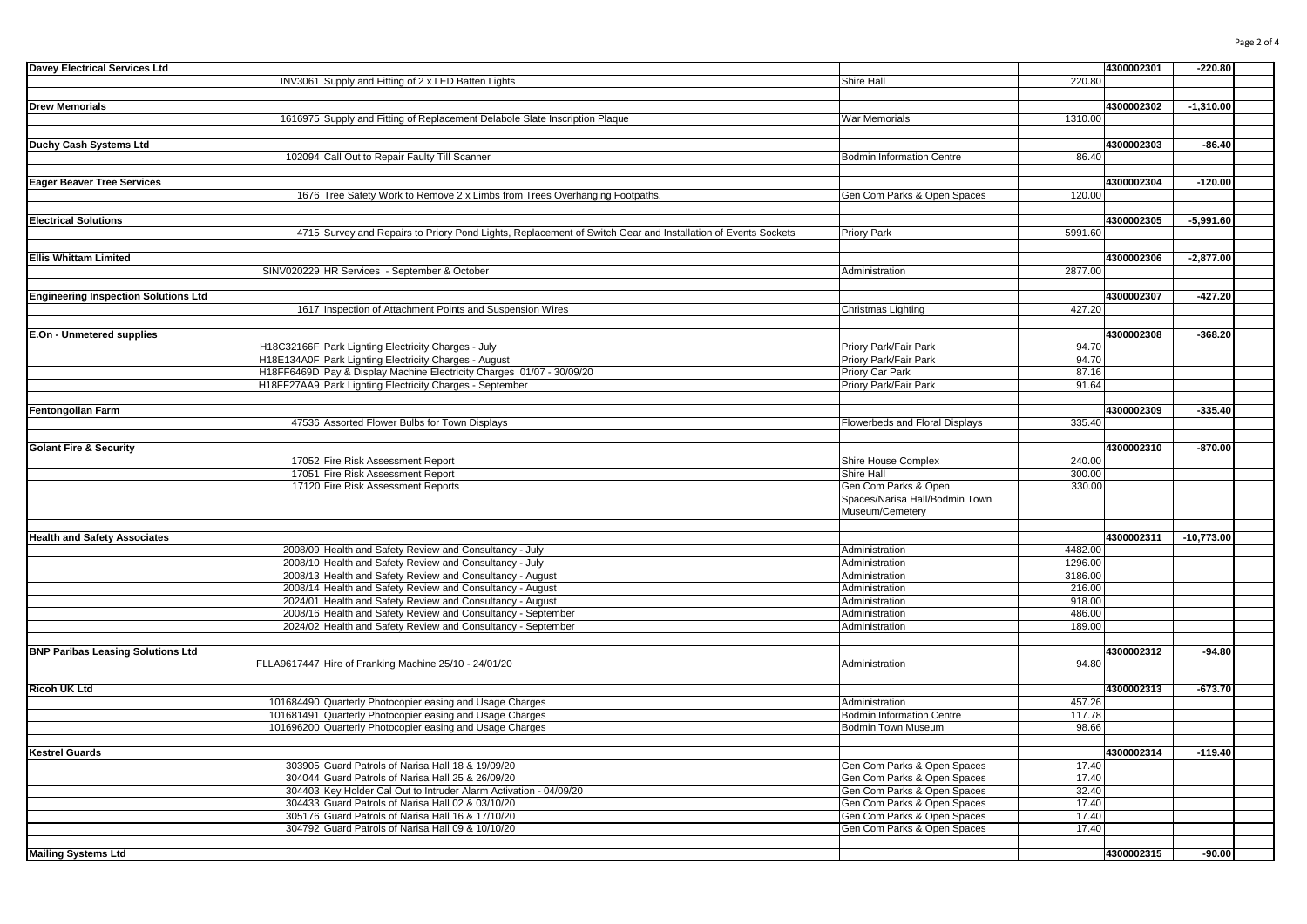|                                    | SI118263 International Postage Update for Franking Machine                                                            | Administration                                             | 90.00           |            |             |  |
|------------------------------------|-----------------------------------------------------------------------------------------------------------------------|------------------------------------------------------------|-----------------|------------|-------------|--|
|                                    |                                                                                                                       |                                                            |                 |            |             |  |
| <b>Maverick Skateparks</b>         |                                                                                                                       |                                                            |                 | 4300002316 | $-210.00$   |  |
|                                    | 13097 Replacement Safety Sign - Vandalism                                                                             | <b>Skate Park</b>                                          | 210.00          |            |             |  |
|                                    |                                                                                                                       |                                                            |                 |            |             |  |
| <b>Mole Valley Farmers</b>         |                                                                                                                       |                                                            |                 | 4300002317 | $-120.75$   |  |
|                                    | IN200587321 1 x Pair of Safety Wellington Boots<br>IN200605024 32 x Peeled Tree Stakes                                | Gen Com Parks & Open Spaces<br>Gen Com Parks & Open Spaces | 18.99<br>101.76 |            |             |  |
|                                    |                                                                                                                       |                                                            |                 |            |             |  |
| Officesmart                        |                                                                                                                       |                                                            |                 | 4300002318 | $-426.03$   |  |
|                                    | 85229 2 x Boxes of White A4 Paper, 1 x Pack of Blu Tack, 1 x Box of Envelopes and 6 x Wall Planners                   | Administration                                             | 57.78           |            |             |  |
|                                    | 85513 3 x A4 Notepads, 2 x Staple Removers and 100 x A4 Laminating Pouches                                            | Administration                                             | 24.89           |            |             |  |
|                                    | 85907 1x Men at Work Sign                                                                                             | Shire House Complex                                        | 15.86           |            |             |  |
|                                    | 85973 Various Work Clothing with BTC Logo                                                                             | Gen Com Parks & Open Spaces                                | 233.98          |            |             |  |
|                                    | 85974 10 x A4 Folders, 1 x Roll of Social Distancing Tape and 1 x Pack of Social Distancing Floor Stickers            | Administration                                             | 41.57           |            |             |  |
|                                    | 86038 50 x Disposable Face Masks and 6 x Packs of Viricidal Surface Wipes                                             | Shire House Complex                                        | 51.95           |            |             |  |
|                                    |                                                                                                                       |                                                            |                 |            |             |  |
| Phoenix Print (Bodmin) Ltd         |                                                                                                                       |                                                            |                 | 4300002319 | $-324.00$   |  |
|                                    | 3402 6 x Social Distancing Rules Banners                                                                              | Gen Com Parks & Open Spaces                                | 324.00          |            |             |  |
| Playsafety Ltd                     |                                                                                                                       |                                                            |                 | 4300002320 | $-655.20$   |  |
|                                    | 51848 Annual Play Area Safety Inspections                                                                             | Gen Com Parks & Open Spaces                                | 655.20          |            |             |  |
|                                    |                                                                                                                       |                                                            |                 |            |             |  |
| The R.A.D.A.R. Key Company         |                                                                                                                       |                                                            |                 | 4300002321 | $-34.79$    |  |
|                                    | 19628 4 x Large and 6 x Small RADAR Keys for Resale                                                                   | <b>Bodmin Information Centre</b>                           | 34.79           |            |             |  |
|                                    |                                                                                                                       |                                                            |                 |            |             |  |
| Reed Specialist Recruitment Ltd    |                                                                                                                       |                                                            |                 | 4300002322 | $-1,598.69$ |  |
|                                    | 236156708 Hire of Agency Project Assistant Week Ending 18/09/20                                                       | Gen Com Parks & Open Spaces                                | 245.95          |            |             |  |
|                                    | 236182879 Hire of Agency Project Assistant Week Ending 25/09/20                                                       | Gen Com Parks & Open Spaces                                | 368.93          |            |             |  |
|                                    | 236208899 Hire of Agency Project Assistant Week Ending 02/10/20                                                       | Gen Com Parks & Open Spaces                                | 245.95          |            |             |  |
|                                    | 236248271 Hire of Agency Project Assistant Week Ending 09/10/20                                                       | Gen Com Parks & Open Spaces                                | 368.93          |            |             |  |
|                                    | 236265491 Hire of Agency Project Assistant Week Ending 16/10/20                                                       | Gen Com Parks & Open Spaces                                | 368.93          |            |             |  |
| Rokk Media Ltd                     |                                                                                                                       |                                                            |                 | 4300002323 | $-840.00$   |  |
|                                    | INV10713 Annual Hosting Charges for BodminLive.com and Bodmin.gov.uk Websites 15/10/20 - 14/10/21                     | Website                                                    | 840.00          |            |             |  |
|                                    |                                                                                                                       |                                                            |                 |            |             |  |
| <b>RTP Surveyors Ltd</b>           |                                                                                                                       |                                                            |                 | 4300002324 | $-180.00$   |  |
|                                    | INV022776 Professional Fees to Investigate and Report on Chimney and Cracks in Internal Walls                         | Shire House Complex                                        | 180.00          |            |             |  |
|                                    |                                                                                                                       |                                                            |                 |            |             |  |
| <b>SSE Contracting Ltd</b>         |                                                                                                                       |                                                            |                 | 4300002325 | $-356.40$   |  |
|                                    | SH066994 Routine Street Lighting Maintenance April - September                                                        | Gen Com Parks & Open Spaces                                | 356.40          |            |             |  |
|                                    |                                                                                                                       |                                                            |                 |            |             |  |
| G4S Cash Solutions (UK) Limited    |                                                                                                                       |                                                            |                 | 4300002326 | -495.36     |  |
|                                    | 2471084 Cash Collection and Processing Charges - November                                                             | Priory Car Park                                            | 495.36          |            |             |  |
| SUEZ Recycling and Recovery UK Ltd |                                                                                                                       |                                                            |                 | 4300002327 | $-109.94$   |  |
|                                    | 32078970 Trade and Recycling Waste Collections - September                                                            | Shire House Complex                                        | 109.94          |            |             |  |
|                                    |                                                                                                                       |                                                            |                 |            |             |  |
| Spot On Supplies Itd               |                                                                                                                       |                                                            |                 | 4300002328 | $-71.06$    |  |
|                                    | 21503445 6 x Bottles of Toilet Cleaner                                                                                | Shire House Complex                                        | 7.16            |            |             |  |
|                                    | 21504586 300 x Medium Vinyl Gloves, 300 x Large Vinyl Gloves, 4 x Mops and 15 x Packs of Hand Towels                  | Shire House Complex                                        | 83.68           |            |             |  |
|                                    |                                                                                                                       |                                                            |                 |            |             |  |
| Timewade Ltd                       |                                                                                                                       |                                                            |                 | 4300002329 | $-474.00$   |  |
|                                    | 87292 Half day Training on Sage 200 Accounts Software - 03/07/20                                                      | Administration                                             | 474.00          |            |             |  |
|                                    |                                                                                                                       |                                                            |                 |            |             |  |
| Tinten on Farm Composting Ltd      |                                                                                                                       |                                                            |                 | 4300002330 | $-232.36$   |  |
|                                    | SI-9263 13 x Loads of Green Waste for Recycling - September                                                           | Gen Com Parks & Open Spaces                                | 232.36          |            |             |  |
| <b>Tudor Environmental</b>         |                                                                                                                       |                                                            |                 | 4300002331 | $-1,490.12$ |  |
|                                    | IN0087428 2 x Husqvarna Brushcutters                                                                                  | Gen Com Parks & Open Spaces                                | 1272.48         |            |             |  |
|                                    | IN0089492 2 x Swarfega, 2 x Surface Cleaner, 1 x Bucket, 2 x Hazard Tape, 2 x Paving Cleaner Tools & 1 x Watering Can | Gen Com Parks & Open Spaces                                | 87.32           |            |             |  |
|                                    | IN0091234 600 x 540mm, 600 x 370mm and 600 x 200mm Cable Ties                                                         | Gen Com Parks & Open Spaces                                | 130.32          |            |             |  |
|                                    |                                                                                                                       |                                                            |                 |            |             |  |

Page 3 of 4